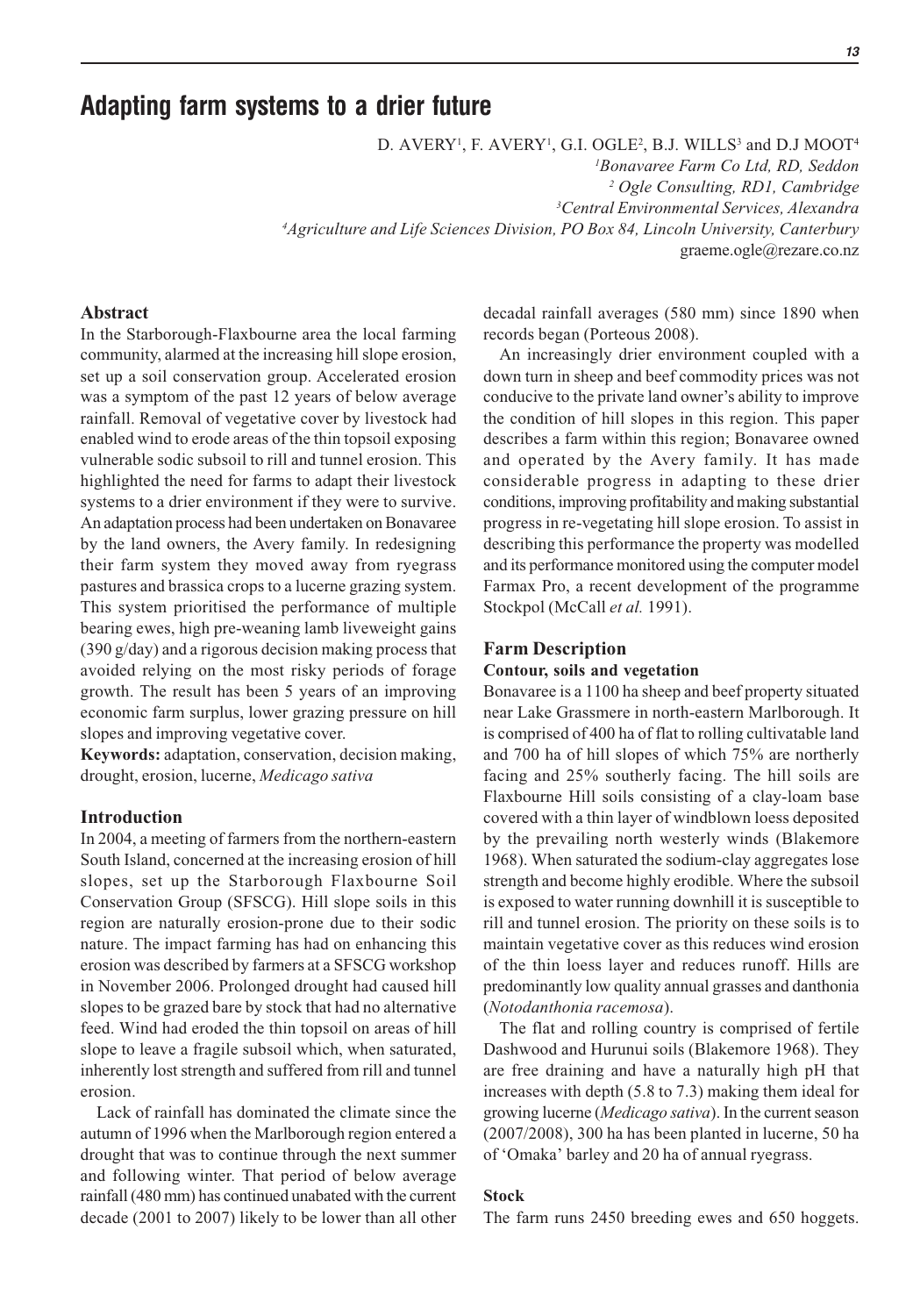Older ewes are from a Corriedale and Corriedale-Poll Dorset base. The breeding programme has shifted to a composite sheep type with four-tooth and two-tooth ewes bred from a Romney Finn Texel ram. Cattle include 150 Angus Hereford breeding cows, 30 heifers and 30 steers.

Friesian bull calves (100) have previously been purchased in spring and sold the following spring. This year these were replaced by steers from the breeding herd. After summers with above average rainfall, dairy cow grazers are also brought on to over-winter.

### **The need for change**

Prior to 1996 the farm system had evolved from more benevolent rainfall patterns. For example, from 1975 there were 8 consecutive years of rainfall well above average (Porteus 2008). Forage supply was based on growing ryegrass and clover pasture with 50 ha of lucerne grown for hay and seed production. Grasses provided early and late pasture growth while lucerne provided reliability by conserving winter feed.

With winter-active ryegrass pastures, lambing could occur early with a proportion of these sold before Christmas. After this, lamb growth decreased as pastures lost palatability with increasing temperature and dryness. Brassicas such as rape and turnips were grown to fill this feed gap and finish the remaining lambs in late summer and autumn and raise replacement hoggets.

As the climate became drier this system proved unsuccessful. Grass based pastures were slow to regenerate after drought or simply did not survive. Management was faced with the repetitive renewal of pasture at times when it was least affordable. Pastures that were not renewed became invaded by poorer species from surrounding hills resulting in a uniform lack of quality that spread stock pressure across flats and hills alike. Brassica crops failed in dry years while in wetter years they became an enticement to take lambs through to summer when the meat schedule had fallen and their value had diminished. Within this system, the carry-over effects of drought on pastures and sheep fecundity would flow through to spring and affect stock performance and revenue generation when forage again became plentiful.

To adapt to a drier environment the farm system needed to generate more revenue from less rainfall. Strategically, the first step was seen to utilise water where it fell with plants that could survive drought and flourish when rain occurred. Tactically more structured decision making was required to preserve the capacity to generate revenue for periods when pasture growth was relatively reliable.

#### **Strategic redesign of the farm system**

Lucerne proved it would survive drought and emerge after rain to provide large quantities of high quality forage when it was needed. The value of this forage was most effectively captured by grazing it with a stock class that had a high potential to generate revenue; scanned multiple ewes. With high quality forage, lamb losses could be decreased, their liveweight gain maximised and drafting dates brought forward into a period of higher meat schedule prices.

Grazing ewes on lucerne in spring had potential animal health problems such as red gut, bloat and lowered performance as their rumen adapted to a different feed. Evolving a grazing system to cope with these included:

- Starting ewes on older weedy lucerne stands that had a mix of other species that assisted with the transition between feed types.
- Not fencing off hill slopes so that ewes could balance their diet with lower quality forage.
- Ensuring that ewes were not hungry when shifted onto lucerne to avoid gorging and potential bloat problems.
- Accepting that some losses would occur as natural genetic selection removed bloat prone individuals.
- Ensuring salt blocks were always available.

Once the overhead cost of transitioning ewes to lucerne was complete the greatest return is made if they stay on lucerne for 6 to 8 weeks until weaning.

As the lucerne area increased and higher stock performance targets were set, a forage gap was identified in the winter and early spring. This was filled by 'Omaka' barley planted in mid February. Barley, with its large seed could be drilled deep into summer fallowed land and once germinated could sit until autumn rains.

### **Structured Tactical Decision Making**

The pasture growth calculated on Bonavaree demonstrated the need for timely decision making. In Figure 1, pasture growth was calculated through the use of the Farmax programme. These were derived from pasture covers measured monthly and stock intake derived through measured animal performance. Pasture growth has been calculated as that which is required to equate the change in pasture cover from one month to another whilst meeting the intake demand of livestock. Livestock demand is calculated by intake equations from stock performance such as numbers, liveweight and gain, and pregnancy percentage. Adjustments are made by the programme for supplements conserved, calculated pasture decay and supplements fed. Based on 2 years data and management experience, an estimation in the variation of pasture growth (highest minus lowest) has also be added.

From August to November, the majority of reliable pasture growth occurs. By December the variation is higher than the average growth rate and this signals an important transition. A phase of relative reliability, which in Figure 1 is termed the Revenue Phase, finishes as a phase dominated by variability begins (termed the Risk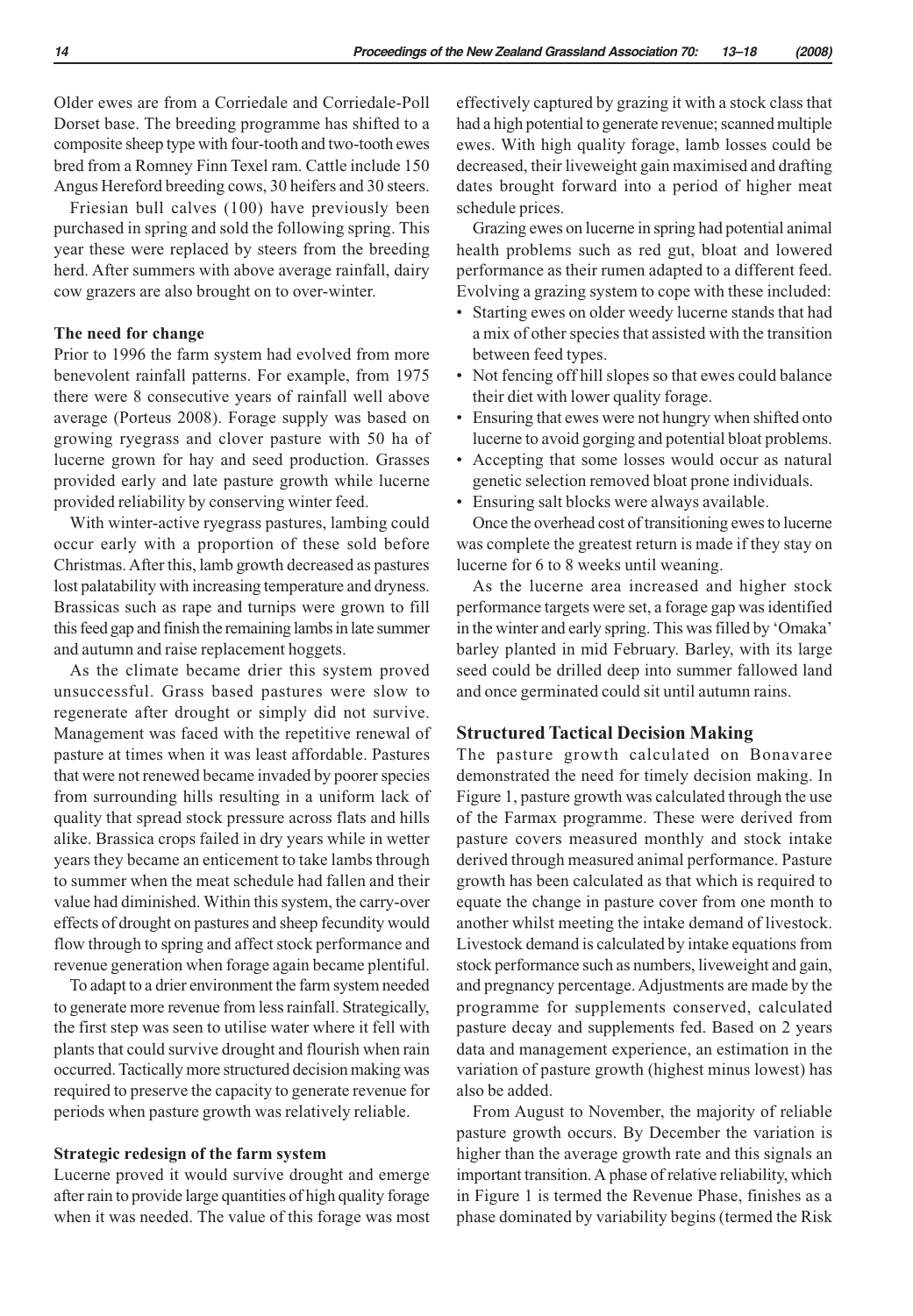**Figure 1** Phases of decision making based on pasture growth and variability. The average pasture growth for the 2006 and 2007 years as calculated by Farmax (solid line), and the expected variation based on the 2 year variation and farmer expectation.



Phase). Reliability in growth improves with the autumn rain from March onward, a phase termed Recovery.

### **The revenue phase**

When the rate of pasture growth is relatively high and reliable the farm must generate a substantial proportion of its livestock revenue. Bonavaree generates 60% of its livestock revenue at this time. To achieve this there are four objectives:

- High liveweight gain. Approximately 60% of all ewes will have multiple lambs and these will have made the feeding transition from 'Omaka' barley to lucerne with their lambs growing close to 400 g/day. This cannot be achieved if stock or pastures are suffering from previous drought events.
- Market planning. Management will have decided on 'fall-back' plans for all stock classes by mid October that can be initiated if the season dries out early. These include target dates for selling Friesian bulls and any remaining lambs on the store market and, if conditions worsen, a proportion of cows with calves at foot.
- Conservation only occurs from a true surplus. Forage will not be made if it risks reducing livestock performance any time during the year. Supplements will be purchased if they are needed or if supplements are seen as a bargain they are purchased and stored.
- Borrowing moisture. Areas to be planted in winter crops will be sprayed off in mid October. This will

limit evapo-transpiration leaving soil moisture to carry over for 'Omaka' barley that will be drilled in mid February.

Sheep are fully fed during this time and as a result are unlikely to spend prolonged periods grazing hill slopes.

#### **The risk phase**

The high variability in pasture growth rate during this phase (Fig. 1) requires tactics of 'avoidance'. A system that must generate more than 20% of its livestock revenue in this period will on average fail. Such a situation should not occur if decisions were well implemented during the previous revenue phase. Avoidance tactics include:

- Avoiding the need to finish stock if conditions are dry.
- Avoiding the need to put weight on ewes. If they grew well in the revenue period they can remain on a maintenance diet or below.
- Avoid transpiration losses in summer fallow paddocks by spraying again if weeds are present.

If the right decisions have been made entering this phase then the ratio of livestock demand to farm cover will not necessitate having sheep graze vulnerable sunny aspect hill slopes and they can be confined to the shady aspect hills.

### **The recovery phase**

The objective during this phase is to recover from the summer dry and set up revenue opportunities for the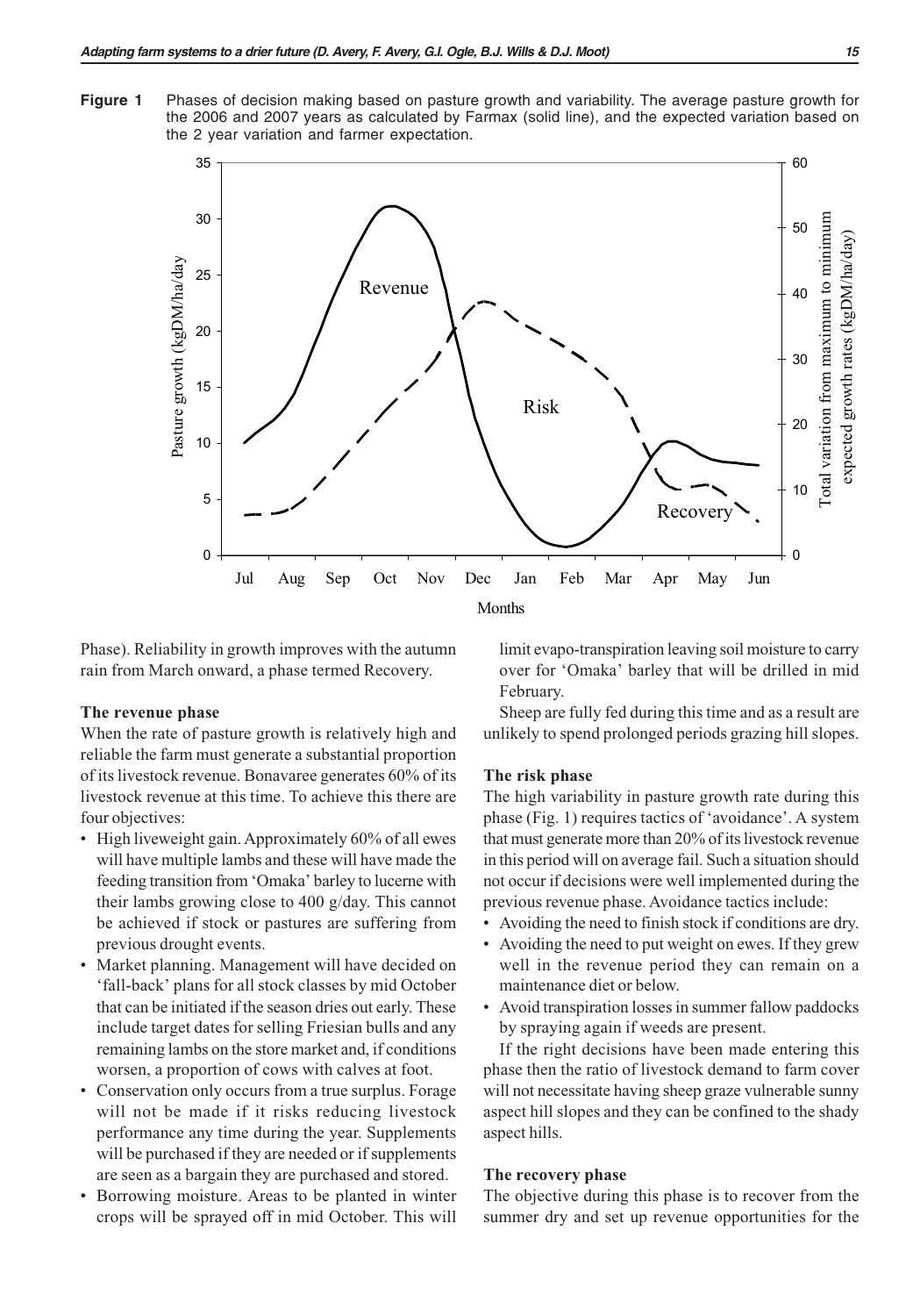spring. These include:

- Replenish lucerne root reserves. These are replenished by allowing stands to achieve 100% flowering (Moot *et al*. 2003). The timing depends on the season but can commence any time after the longest day. Weeds are sprayed after hard grazing. This conserves moisture for spring growth and also sets up the grazing rotation so that not all paddocks become available at the same time. The first paddock hard-grazed in autumn will be the first grazed in spring.
- Stock condition. As ewes are grazing the hills at this time, feed quality is often substandard and baleage and peas are used to assist with flushing.
- Winter crop establishment. 'Omaka' barley is drilled into summer fallowed, weed-free paddocks in mid February.
- Trading opportunities. Depending on the previous summer, trading cattle or dairy grazers can be brought on to be run during a period of relatively reliable pasture

180

growth and maximise revenue during the revenue phase.

### **Results and Discussion Financial**

Over the past 5 years the lucerne area has been increased from 120 ha to 250 ha. This has been associated with an improvement in economic farm surplus that contrasts with a general decline in the average New Zealand sheep and beef farm performance.

An increasing economic surplus has been achieved from the high productivity of the ewe breeding flock (Table 1). This is demonstrated by the high ewe breeding efficiency (BE) measure. BE is calculated from the weight of lamb weaned at 90 days as a percentage of ewe tupping weight. It is therefore a measure of the efficiency with which a ewe produces lamb weight from tupping to weaning. To achieve a superior result, some or all of the factors of scanning index (a measure of fecundity derived

NZ Average



Economic Farm Surplus/ha (\$) Economic Farm Surplus/ha (\$) 160 Bonavaree 140 120 100 80 60 40 20  $\theta$ 2003/04 2004/05 2005/06 2006/07 2007/08 Financial Years

**Table 1** Sheep breeding performance compared with the average and top 20% of the Farmax National Database.

|                                         | <b>Bonavaree</b> | <b>Bonavaree</b> | Farmax Group  | Farmax        |
|-----------------------------------------|------------------|------------------|---------------|---------------|
|                                         | 05/06            | 06/07            | Average 06/07 | Top 20% 06/07 |
| Tupping body weight (kg)                | 67.1             | 61.5             | 61.1          | 61.5          |
| Scanning index                          | 2.4              | 2.5              | 2.7           | 2.7           |
| Survival – scanning to weaning $(\%)$   | 85               | 88               | 78            | 72            |
| 90 Day weaning weight                   | 39.3             | 40.3             | 29.7          | 39.2          |
| Average growth rate to weaning (g/d)    | 379              | 396              | 276           | 382           |
| Ewe efficiency                          | 80               | 88               | 61            | 72            |
| Cents gross margin/kg DM eaten by sheep | 13.3             | 11.2             | 6.0           | 9.9           |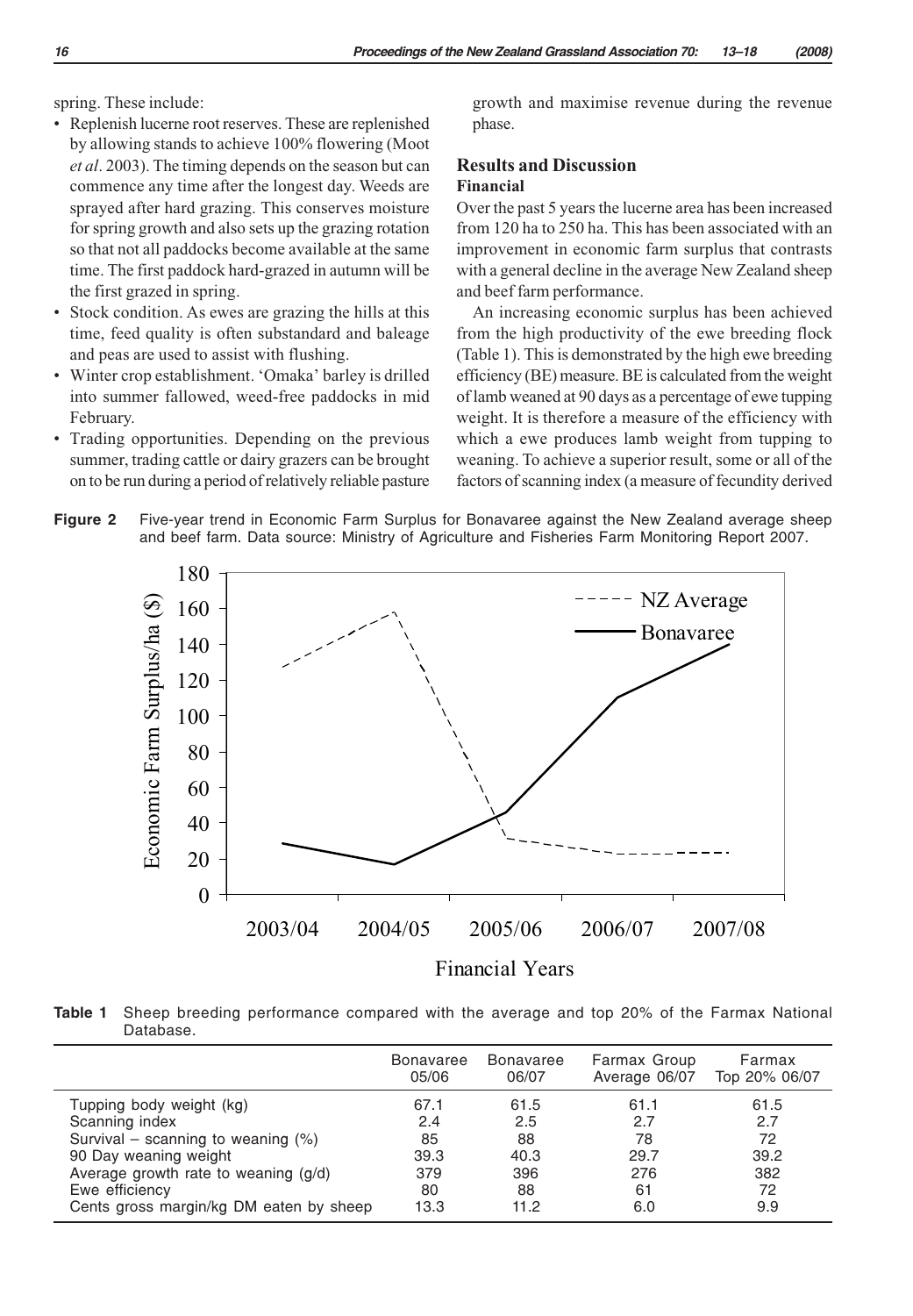**Figure 3** The percentage of lambs left to finishing at the end of each month (bars), and the average South Island meat schedule payment for 15 kg PM lambs. Data source: *Agrifax.*



from the scanning percentage divided by ewe liveweight), lamb survival and lamb growth rate to weaning must be superior. Bonavaree ewes are not superior in their fecundity but the high lamb survival and growth rates pre-weaning result in a breeding efficiency of 88%, well ahead of the top 20% in the Farmax base.

The high growth rates enable an early finishing with 80% of all lambs off the farm by the end of December. Lambs finished in November have an advantage of 67 cents/kg of carcass premium on those finished in December and a \$1.04 on those finished in January. For Bonavaree lambs, which average a 17.1 kg carcass weight at sale, this equates to premiums of \$11.52 and \$17.86 per head respectively.

#### **Hill slope erosion**

The redesigned farm system has had positive effects on hill slopes. The practice of not fencing off lucerne means sheep grazing pressure is drawn off hill slopes onto areas of higher quality forage. When sheep do start to graze hill slopes it is a sign to management that they have run out of quality feed and must be shifted. As a result the overall utilisation of hill slopes has been calculated by Farmax at approximately 46%. This enables hill slope vegatation to set seed during summer and, combined with the practice of not grazing with sheep during this time, has allowed vegetative cover to improve year on year.

Badly eroded, steeper hill slopes with sodic soils are progressively being fenced off and planted with forage shrubs like saltbush (*Atriplex halimus*) and tagasaste (*Chamaecytisus palmensis*). Fodder from these is grazed during pinch periods in winter and early spring – it is estimated that a saltbush block of 4 ha can now support up to 1000 sheep for 5-6 days. Where necessary this is followed by cattle grazing to clean up the bushes and inter-shrub pasture.

#### **Conclusions**

Adapting to a drier environment meant the Bonavaree farm system must generate 'more from less'. This was considered unachievable from the ryegrass, clover and brassica based system. The constant need to re-establish pasture after drought was a failure that occurred when it was least affordable. Acknowledging the need for change was an important starting point in the adaptation process. Redesigning the Bonavaree system had to be based on a plant that survived in the environment. Lucerne provided this prerequisite and could produce large qualities of high quality feed when it was most needed at the end of a drought. Utilising this plant required evolving a livestock feeding system with a stock class that was highly efficient and achieved a market premium for early production.

Dry environments are risky because unreliable pasture growth creates an unreliable cashflow. To minimise this, Bonavaree follows rigorous decision making principles. These have been built on the relative reliability of pasture growth between seasons to avoid dependence on generating revenue when the likelihood of failure is high.

The principles of this adaptation process can be applied to other environments where businesses must change if they are to survive. In this example the adaptation of Bonavaree has seen the convergence of the private landowner's goal to have a more resilient and successful business, the adaptation to a drier environment and the environmental stewardship needed to rejuvenate eroded hill slopes.